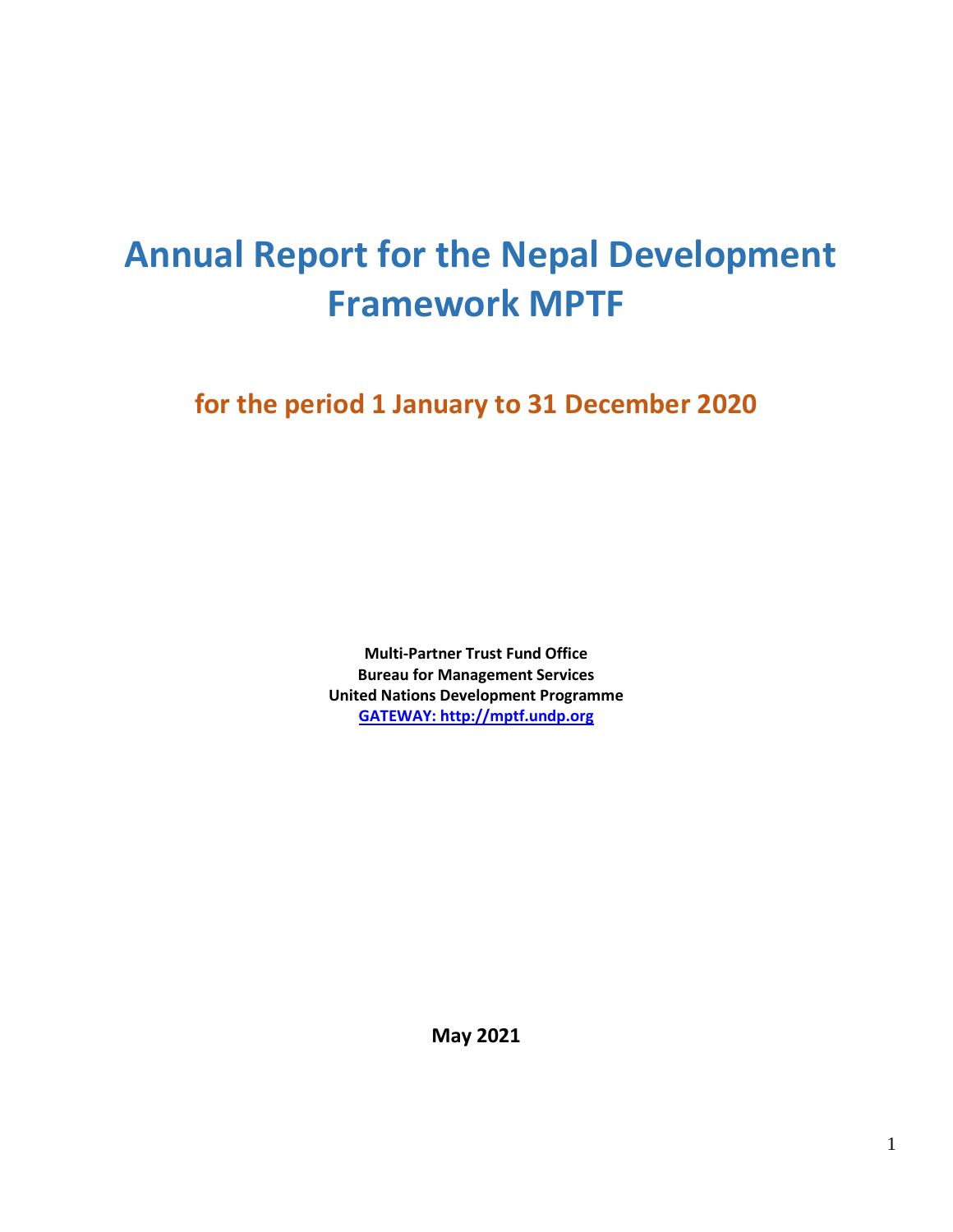#### **PARTICIPATING ORGANIZATIONS CONTRIBUTORS**







International Organization for Migration

United Nations Development Programme

United Nations Population Fund



United Nations Children's Fund







World Food Programme

UNWOMEN

World Health Organization





Foreign, Commonwealth & Development Office (FCDO)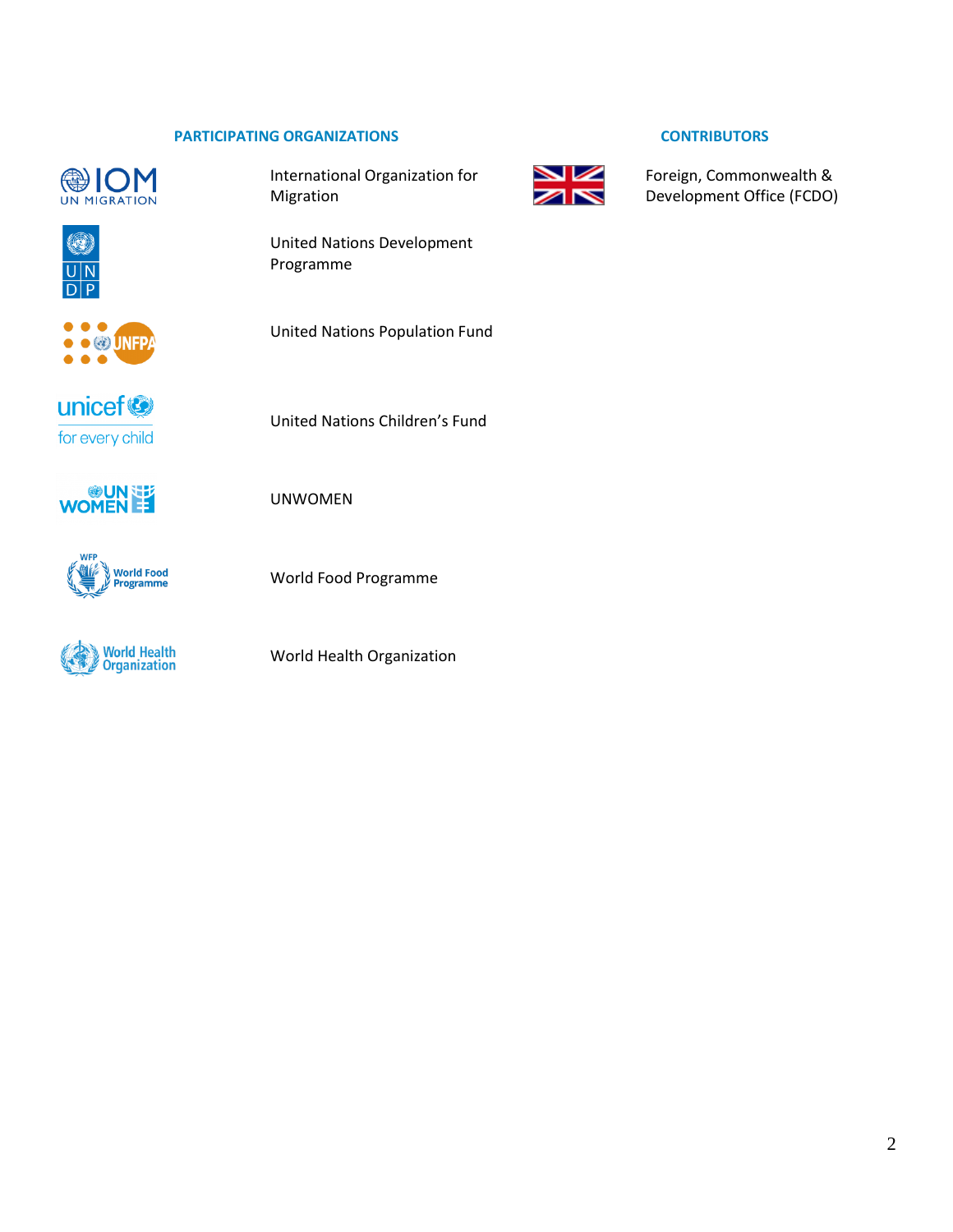# Table of Contents

| 1 <sub>1</sub>   |                                                                                                                |  |
|------------------|----------------------------------------------------------------------------------------------------------------|--|
| 2.               |                                                                                                                |  |
|                  |                                                                                                                |  |
| $\mathbf{1}$ .   | JP "Enhancing the quality of preparedness in Nepal: making preparedness pay-off" (UNICEF, UN Women, WHO, WFP)7 |  |
| 2.               | JP Preparedness and Response to COVID-19 in Nepal (IOM, UNFPA, UNICEF, UN Women, WHO, WFP and RCO/UNDP) 8      |  |
|                  |                                                                                                                |  |
|                  |                                                                                                                |  |
|                  |                                                                                                                |  |
|                  |                                                                                                                |  |
|                  |                                                                                                                |  |
| $\mathbf{1}$     |                                                                                                                |  |
| 2.               |                                                                                                                |  |
| $\overline{3}$ . |                                                                                                                |  |
| $\mathbf{A}$     |                                                                                                                |  |
| 5.               |                                                                                                                |  |
| 6.               |                                                                                                                |  |

## List of tables

| Table 4. Transfer, Refund, and Net Funded Amount by Participating Organization, as of 31 December 2020 (in US Dollars) 12      |  |
|--------------------------------------------------------------------------------------------------------------------------------|--|
| Table 5. Net Funded Amount, Reported Expenditure, and Financial Delivery by Participating Organization, as of 31 December 2020 |  |
|                                                                                                                                |  |
|                                                                                                                                |  |
|                                                                                                                                |  |

# List of figures

|--|--|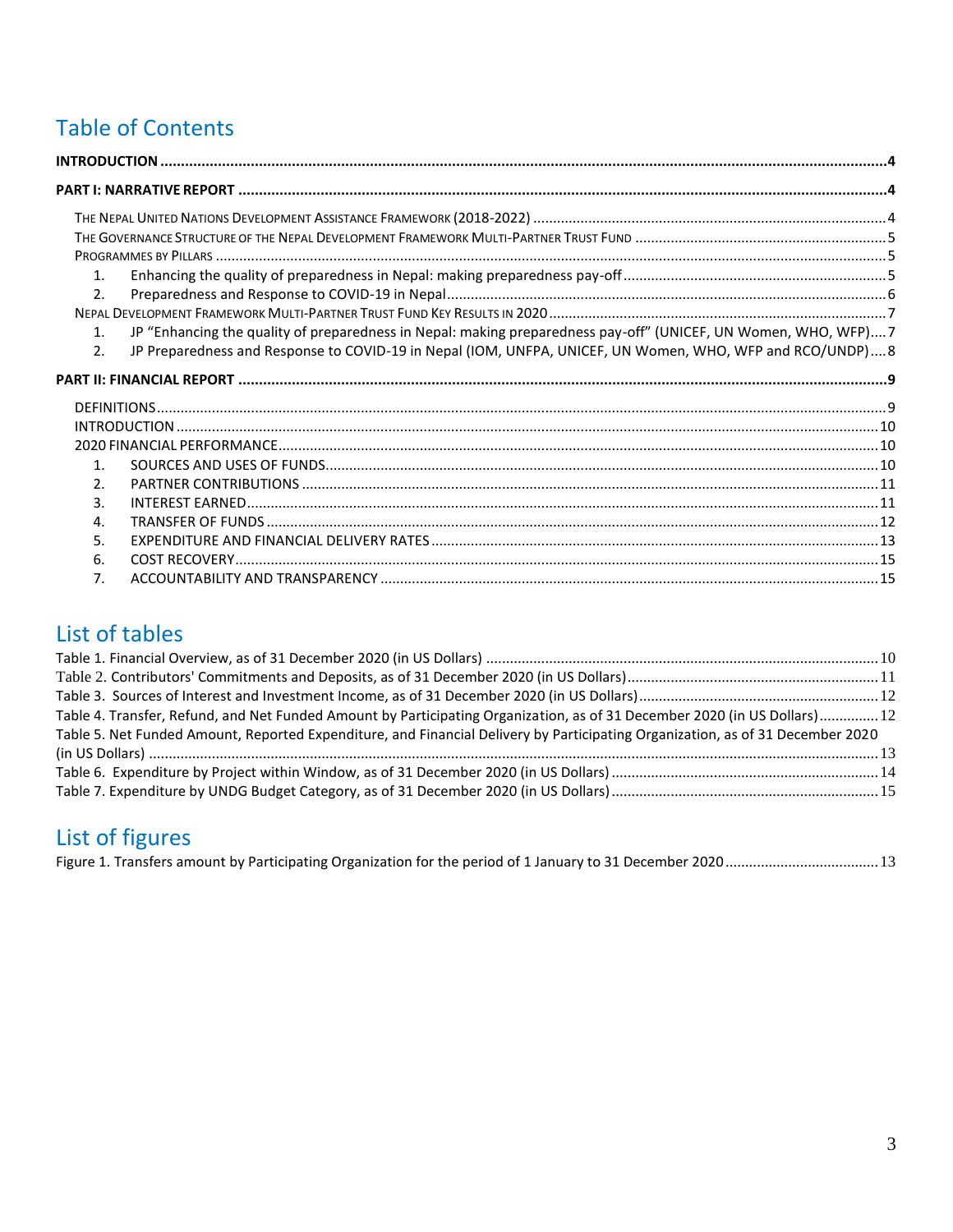## <span id="page-3-0"></span>INTRODUCTION

This report provides an update of 2020 progress of the Nepal Development Framework Multi-Partner Trust Fund (Nepal MPTF), which was initially set-up in December 2019 to jointly implement a programme focused on enhancing the quality of preparedness in Nepal. The fund was further expanded and now its main goal is to support the implementation of the Nepal UN Development Assistance Framework (2018-2022). The four pillars of the UNDAF are Inclusive Economic Growth; Social Development; Disaster Risk Reduction, Climate Change Adaptation and Reconstruction; and Governance, Rule of Law and Human Rights. Recently, the fund has been key to allow the UN family in Nepal to jointly respond to the COVID-19 pandemics.

The report is divided in two parts. The first part is the consolidated Annual Narrative report, which has been developed by the Nepal MPTF Secretariat, currently hosted by the Resident Coordinator´s Office (RCO) in Nepal. The second part is the consolidated Annual Financial report, which has been developed by the UNDP Multi Partner Trust Fund Office (MPTFO), as Administrative Agent of the Fund.

## <span id="page-3-1"></span>PART I: NARRATIVE REPORT

## <span id="page-3-2"></span>The Nepal United Nations Development Assistance Framework (2018-2022)

The United Nations Development Assistance Framework 2018-2022 sets out the UN partnership aiming to support Nepal as it carves out its development agenda over the period 2018-2022. At the core of the UNDAF are the SDGs, the Government of Nepal's Fourteenth Plan, and international commitments and norms to which Nepal is a party. Leaping off from the lessons learned from the previous UNDAF (2013- 2017), this framework builds upon successes, incorporates emerging issues and agreements, and serves to address Nepal's larger economic, social, and environmental objectives.

The four UNDAF outcomes weave together linked thematic areas: 1) Sustainable and Inclusive Economic Growth; 2) Social Development; 3) Resilience, Disaster Risk Reduction and Climate Change; and 4) Governance, Rule of Law and Human Rights. These outcomes are directly linked to the national priorities as laid out in the Government's Fourteenth Plan, and the globally endorsed 2030 Agenda for Sustainable Development. Moreover, they are built upon the key principles of the 2030 Agenda ensuring all people enjoy peace and prosperity, while protecting the planet, as outlined in the Road to Dignity by 2030. These themes also underpin Nepal's 2015 Constitution and are in line with the Istanbul Programme of Action on the renewed and strengthened partnership for development. Despite Nepal's geographical disparities, these commitments are inclusive, transparent and ambitious, but no one must be left behind. The processes of assisting Nepal achieve the SDGs and become a middle-income country (MIC) by 2030 are integral components of the UNDAF outcomes.

The 2018-2022 Nepal UNDAF forms the overall framework for the joint United Nations Country Team's work in support of Agenda 2030 for Sustainable Development and national development priorities. The UNDAF also is a platform upon which diversified expertise and resources of UN agencies can be integrated for the delivery of coherent development programmes.

The UNDAF applies the global programming principles of: leave no one behind; human rights; gender equality and women's empowerment; sustainability and resilience; and accountability. The principle of accountability in leaving no one behind is embedded in the links between rights-holders and duty-bearers presented in each of the outcome statements.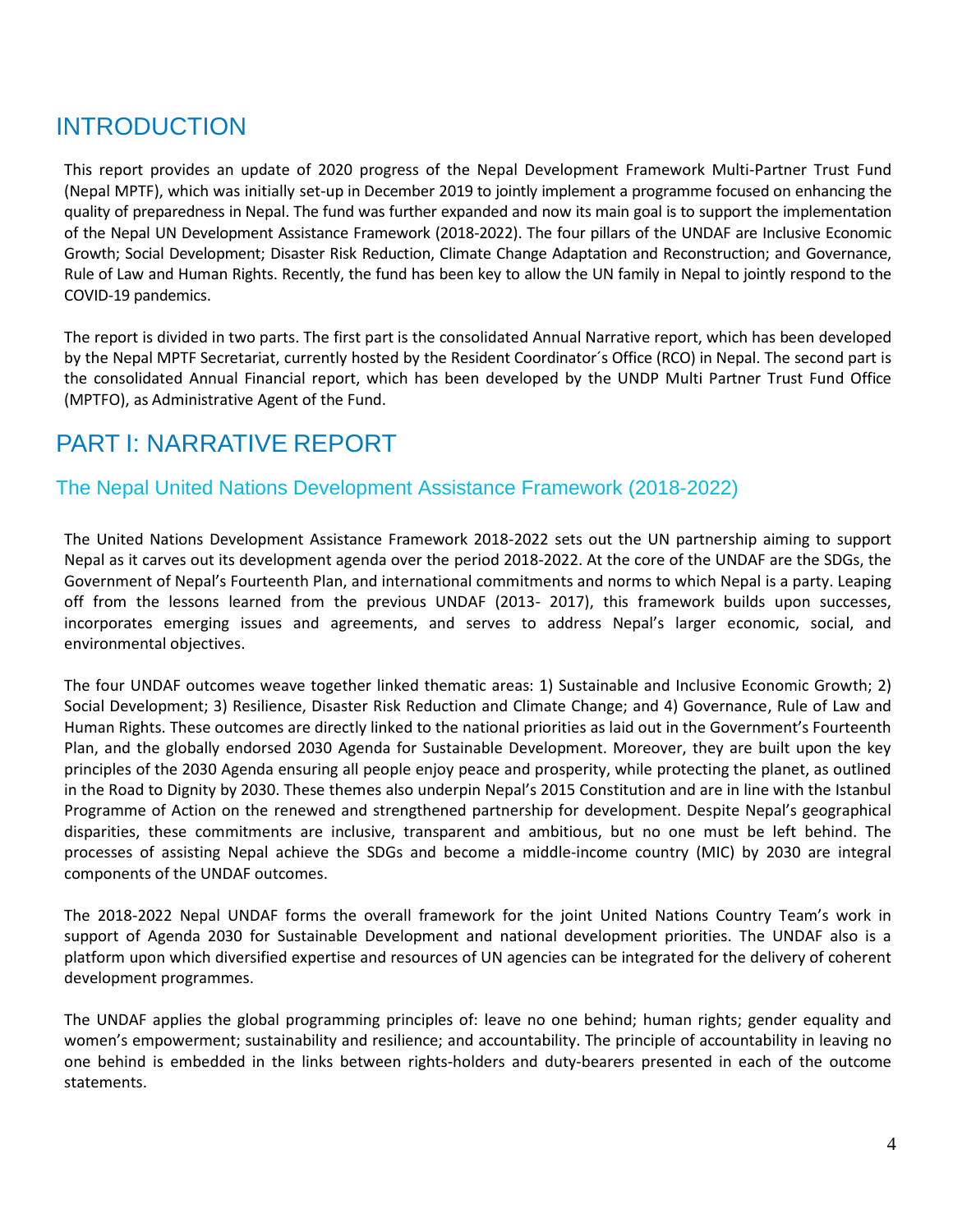This UNDAF strategizes social inclusion as a principle to address inequality and socio-cultural discrimination, which is perceived as one of the root causes of exclusion and vulnerability in the country. These programming principles are applied to all phases of the programme design and management including monitoring and evaluation. Data generation and adaptability to changing circumstances are cross-cutting strategies.

## <span id="page-4-0"></span>The Governance Structure of the Nepal Development Framework Multi-Partner Trust Fund

The Nepal Development Framework Multi-Partner Trust Fund (Nepal MPTF) decision-making structures include the Steering Committee, the Secretariat, Technical Committees and the Administrative Agent.

The Steering Committee is the body in charge of the strategic guidance and general supervision of the Fund. It is chaired by the UN Resident Coordinator. The Steering Committee comprises of representatives of participating United Nations organizations and donors.

The Secretariat is responsible for the operational functioning of the Fund. The Secretariat provides technical and administrative support to the Steering Committee. This function is provided by the Resident Coordinator´s Office.

The Technical Committees are bodies in charge of reviewing projects or joint programs submitted to the Fund, which will be submitted for approval to the Steering Committee through the Secretariat.

The Multi-Partner Trust Fund Office (MPTFO), as the Administrative Agent of the Fund, administers the Fund under the pass-through management modality.

## <span id="page-4-1"></span>Programmes by Pillars

As abovementioned, the goal of the fund is to support the implementation of the Nepal UN Development Assistance Framework (2018-2022). The four pillars of the UNDAF are Inclusive Economic Growth; Social Development; Disaster Risk Reduction, Climate Change Adaptation and Reconstruction; and Governance, Rule of Law and Human Rights. These areas are the basis for the windows which can be opened. Up to date, only the window for disaster risk reduction is operational as the two joint programmes under implementation fall under this window. Seven UN agencies (IOM, UNDP/RCO, UNFPA, UNICEF, UN Women, WFP and WHO) are currently implementing two joint programmes, with a total envelope of USD 6.6 million, in close partnership with the Government of Nepal, civil society organizations, the private sector and the UK/FCDO.

### <span id="page-4-2"></span>1. Enhancing the quality of preparedness in Nepal: making preparedness pay-off

The purpose of the joint programme is to adopt a coordinated approach to the development of national capacity to manage disasters and strengthen community resilience using strong contingency plans and building national systems that can cope with and respond to crisis.

In particular, the goal of the joint programme is to complete comprehensive preparedness efforts which enable a Government of Nepal led and managed humanitarian response system, and to ensure that the UN in Nepal is more effectively ready to respond when the Government requests international humanitarian assistance.

The main results of this joint programme are:

• Coordinated UN preparedness efforts effectively and jointly support a Government of Nepal- led and managed humanitarian response system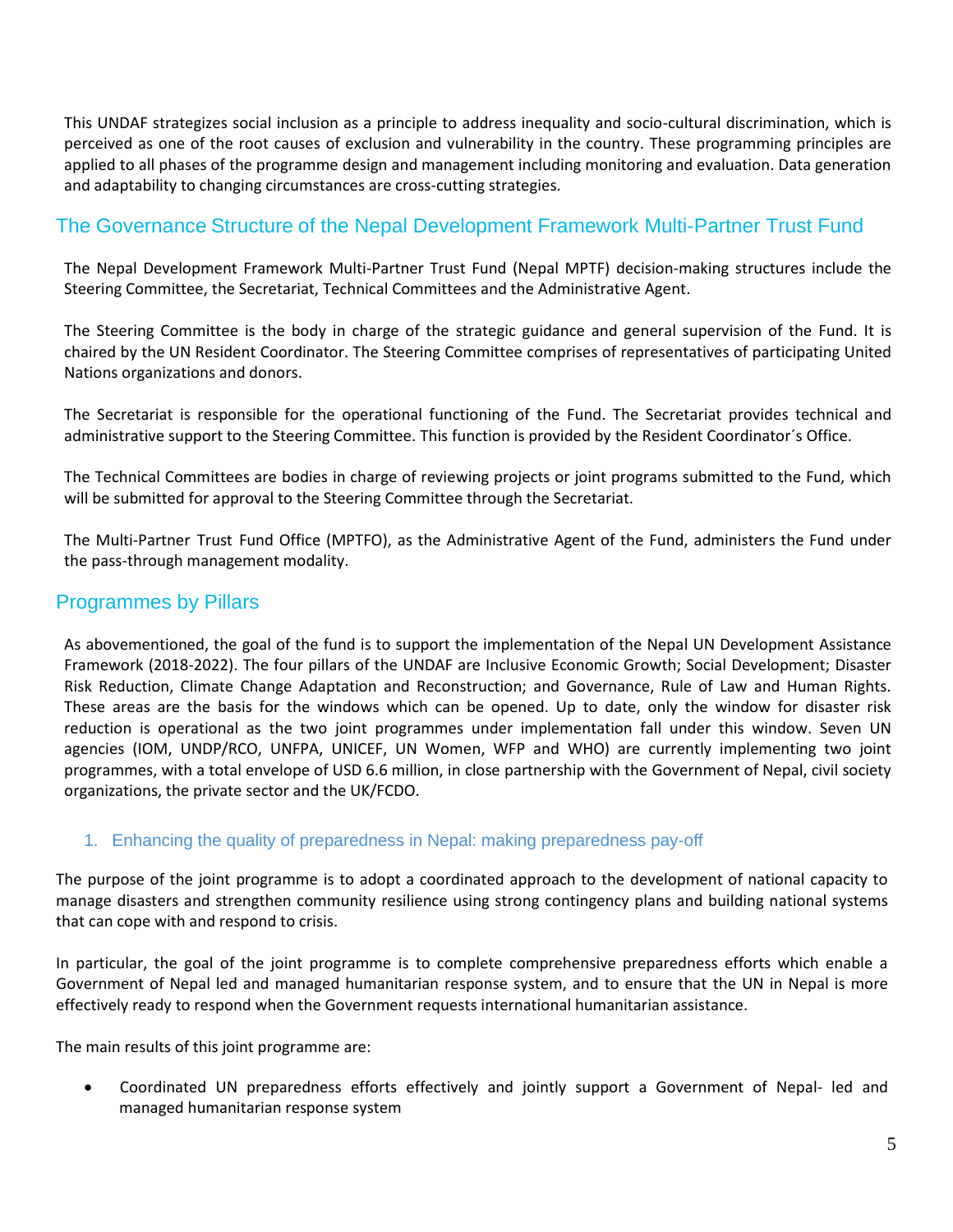- Joint analysis of key humanitarian concerns to underpin preparedness and response
- Joint minimum preparedness actions undertaken by UN agencies
- Enhanced inter-agency multi-purpose cash preparedness
- Learning by doing: Monitoring, reporting and building on the lessons learned

The agreed results under this programme support the achievement of the Nepal UN Development Assistance Framework 2018-2022 outcome area 3 on 'Resilience, disaster risk reduction and climate change adaptation'.

<span id="page-5-0"></span>The programme was granted a no-cost extension until 30 June 2021.

#### 2. Preparedness and Response to COVID-19 in Nepal

The purpose of the joint programme is to respond to the COVID-19 pandemic, and to support the overarching objectives of Nepal's National Preparedness and Response Plan for COVID-19.

In particular, the joint programme seeks:

- 1. To support the Government of Nepal in preparing and responding to an outbreak of COVID-19 of a scale that necessitates an international humanitarian response (including mitigation of social and economic impacts).
- 2. To ensure that affected people are protected and have equal access to assistance and services without discrimination, in line with humanitarian principles and best practice.

The main outcomes of this joint programme are:

- An effective response to the COVID-19 pandemic in Nepal
- Improved, equitable access, availability and utilization of quality basic social services for all, particularly for vulnerable people by 2022
- Reduction in annual loss of human life compared to average annual loss between 2005 and 2015
- The protection risks arising from COVID 19 spread and public health measures are mitigated
- Ensure adequate and safe water in quarantine centres
- RUTF treatment of children
- Family MUAC pilot
- Ensure adequate and safe water, sanitation and hygiene facilities and disinfections in schools
- Ensure adequate and safe water, sanitation and hygiene facilities and disinfections in high density area vulnerable towards COVID
- Availability of services and assistance for the population affected by COVID-19, including migrants
- Increased availability and use of essential and integrated sexual and reproductive health and GBV information and services that are gender-responsive, survivor-centered and meet human rights standards for quality of care and equity in access
- Effective health response to COVID-19 emergency

The agreed outcomes support the achievement of the Nepal United Nations Development Assistance Framework 2018- 2022 outcome areas 2 on Social development and 3 on Resilience, disaster risk reduction and climate change adaptation.

The programme was granted a no-cost extension until 30 June 2021.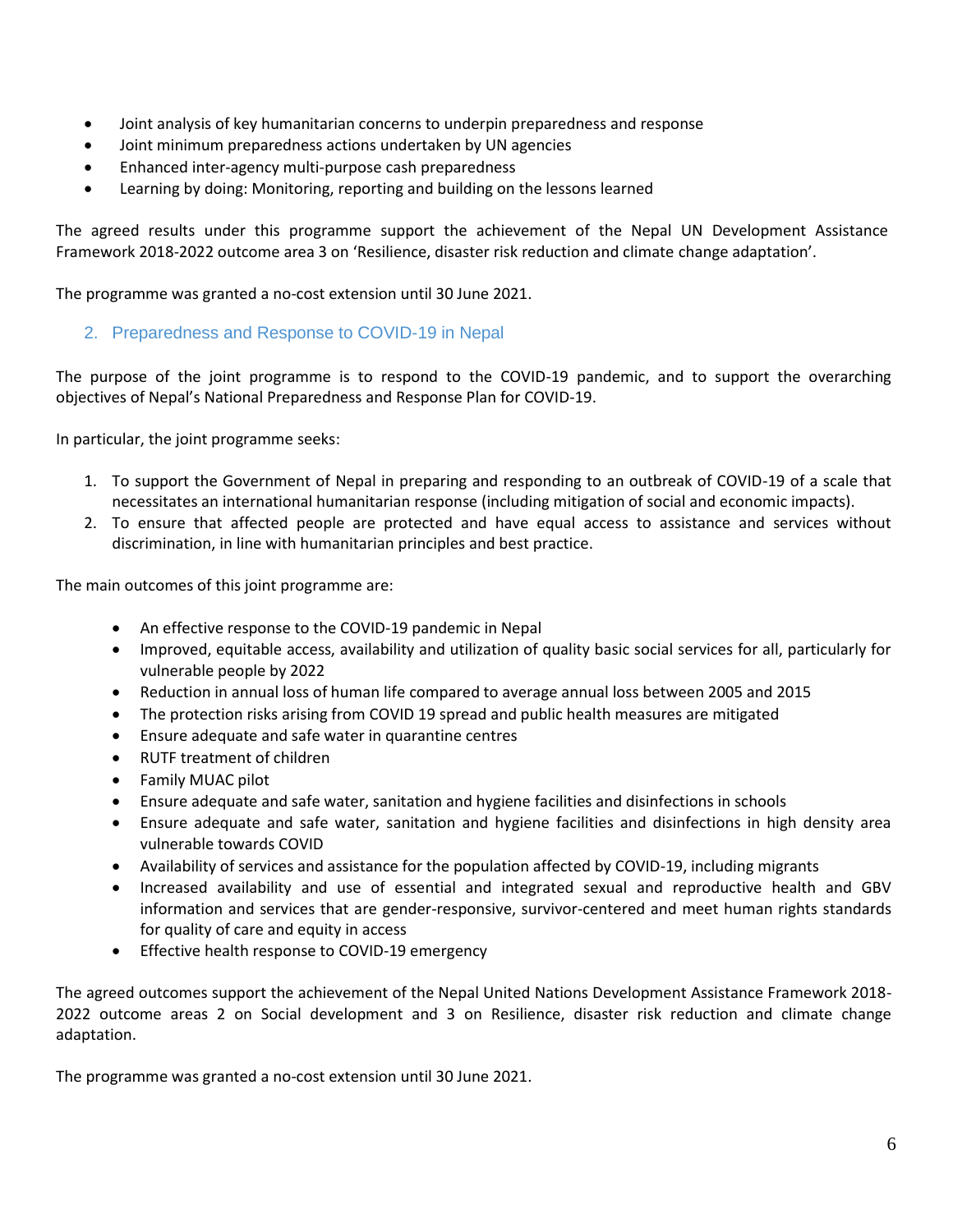## <span id="page-6-0"></span>Nepal Development Framework Multi-Partner Trust Fund Key Results in 2020

To date, the Fund has strengthened coherent resource mobilization and allocation to under-funded cross-sectoral areas in which the UN has a comparative advantage in implementing together and has promoted inter-agency cooperation. The Fund has been key to articulating and implementing a concrete joint UN response to COVID-19 in line with the Nepal COVID-19 Preparedness and Response Plan (CPRP). Some of the key achievements of the Fund in 2020 are:

#### <span id="page-6-1"></span>1. JP "Enhancing the quality of preparedness in Nepal: making preparedness pay-off" (UNICEF, UN Women, WHO, WFP)

The JP "Enhancing the quality of preparedness in Nepal: making preparedness pay-off" was planned and developed before the COVID-19 pandemic impacted Nepal. It was conceived in light of evidence which shows that investment in preparedness delivers significant savings – in terms of lives and financial resources – in response. When the implementation of the JP began in April 2020, the COVID-19 pandemic had already reached Nepal. In this context, another JP was launched with the purpose of supporting the implementation of the COVID-19 response.

The implementation of this JP has thus far highlighted many of the underlying challenges in the preparedness and response system in Nepal. Some of the key challenges that this JP has been successful in improving include:

- a) **Activating clusters at the provincial level.** While the pandemic did create operational challenges, the incentive and rationale for provincial cluster activation was brought more clearly into focus by it. Over the implementation period the following provincial level clusters have been activated:
	- o Health: all seven provinces
	- o Nutrition: all seven provinces
	- o Protection: five provinces (Province Two, Gandaki, Lumbini, Karnali and Sudurpaschim)
	- o WASH: four provinces (Province Two, Gandaki, Lumbini and Karnali)

Where co-lead agencies were able to be present in provinces, establishment of the cluster was easier. This activity was also found to be conducive to working together with other co-lead agencies also striving to establish provincial level cluster mechanisms to jointly address gaps in knowledge among province level staff on cluster coordination mechanisms.

- b) **Addressing gaps in data.** The fragmented nature of available data can make planning difficult, including estimating the number of beneficiaries. Through this programme UN agencies have jointly advanced the development of significant tools, as for example, a sector-wide Protection Monitoring and Incident Reporting system (PMIR), aimed at supporting better preparedness and emergency coordination, combining regular, systematic risk monitoring and incident reporting mechanisms. The PMIR can strengthen actionable pre-crisis disaster protection data and analysis, and has been deployed, tested and rolled-out in four provinces.
- c) **UN joint programming.** Having a joint preparedness framework allowed agencies to reflect on joint priorities and ways to address those in partnership. The willingness to work together in implementation and recognition that working together 'made sense' was, however, at times challenging. Agencies different administrative rules, for example related to procurement of services or transfer of funds, can make it hugely costly and time consuming to find ways to work together.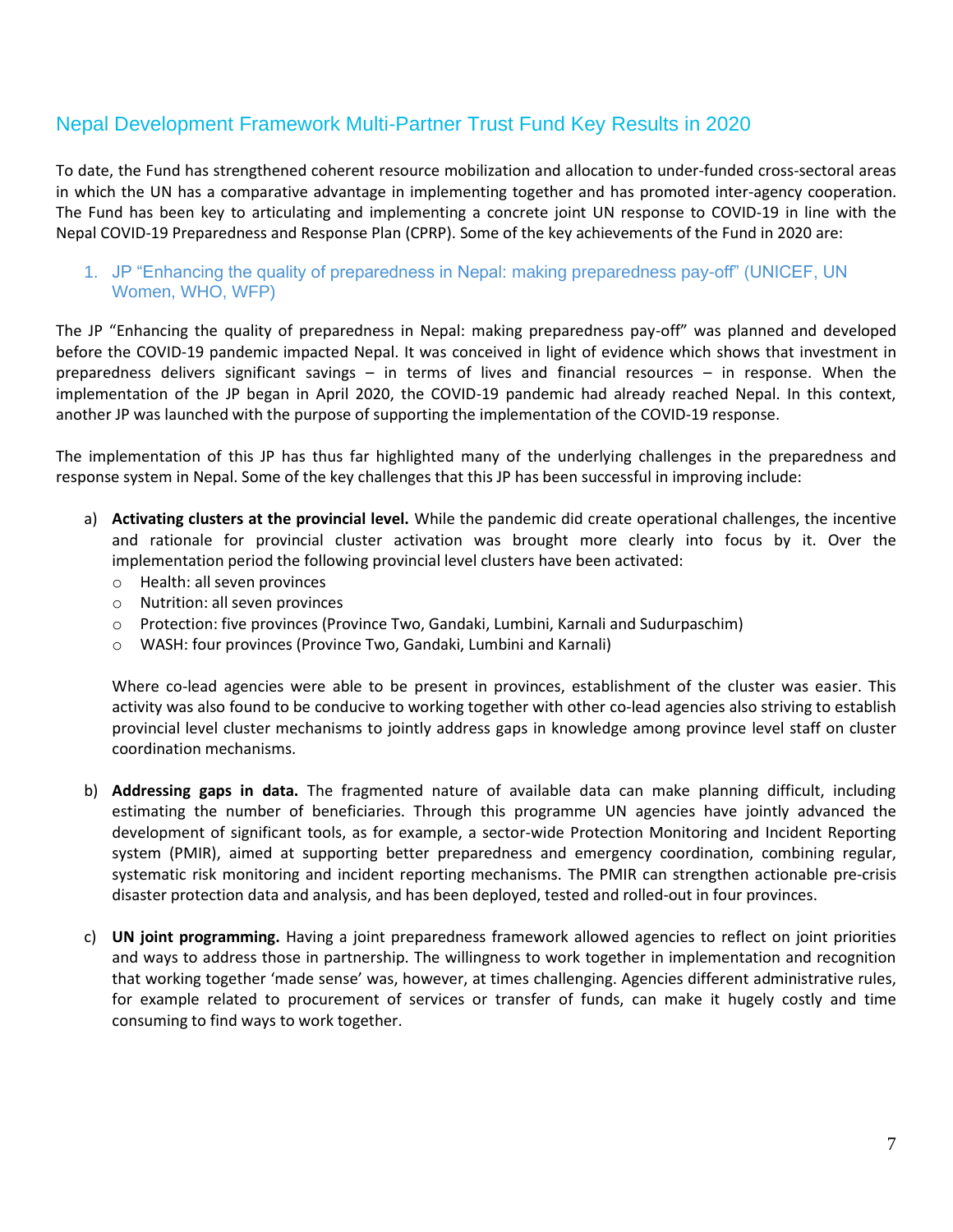#### <span id="page-7-0"></span>2. JP Preparedness and Response to COVID-19 in Nepal (IOM, UNFPA, UNICEF, UN Women, WHO, WFP and RCO/UNDP)

The JP "Preparedness and Response to COVID-19 in Nepal" was conceived as a UN joint initiative to support the GoN in responding to the outbreak of COVID-19, ensuring that affected people are protected and have equal access to assistance and services without discrimination.

In its first five months of implementation, the JP has revealed some key issues related to UN joint programming and the implementation of global frameworks at the national level. Among others:

- a) **Successfully adopted the Leave No One Behind (LNOB) approach.** In Nepal there is a relatively clear common understanding of categories of vulnerability. This knowledge informed better targeted decisions within the JP implementation by enabling an understanding of who are likely to be most affected by the pandemic. Consequently, the JP was successful in reaching groups that have been recognised to be particularly vulnerable in Nepal, including returnee migrant workers, people with disabilities, child-headed households, GBV survivors, and LGBTI. The programme targeted people at severe risk of malnutrition and living in remote areas. Nevertheless, the implementation of this approach showed how challenging it is. It takes much longer to plan and implement, it is more expensive, and it is more difficult to monitor the impact on the ground, in remote areas and among populations that suffer from stigma and may not want to be identified. It can also be more politically contentious and must be linked with a conflict sensitive approach to programming.
- b) **RCO led assessment of quarantine sites.** As a result of joint advocacy efforts of the Humanitarian Country Team with senior government officials, women and other vulnerable persons were allowed to quarantine at home as a protection priority. This was a positive example of promoting a human rights-based approach, ensuring that policies would be adopted to protect those most vulnerable and ensure respect for their rights.
- c) **Returnee migrant workers**. Another result of UN advocacy effort was to address the COVID-19 related stigma faced by returnee migrant workers. Concerted advocacy prevented those most vulnerable returnee migrant workers from being further excluded from support services, whether official or community based.
- d) **UN joint technical expertise.** UNICEF and UNFPA's partnership resulted in their joint support to protection mainstreaming efforts as they were able to highlight the ways in which gender, age and intersectionality affect the risks faced by the most vulnerable segments of the population.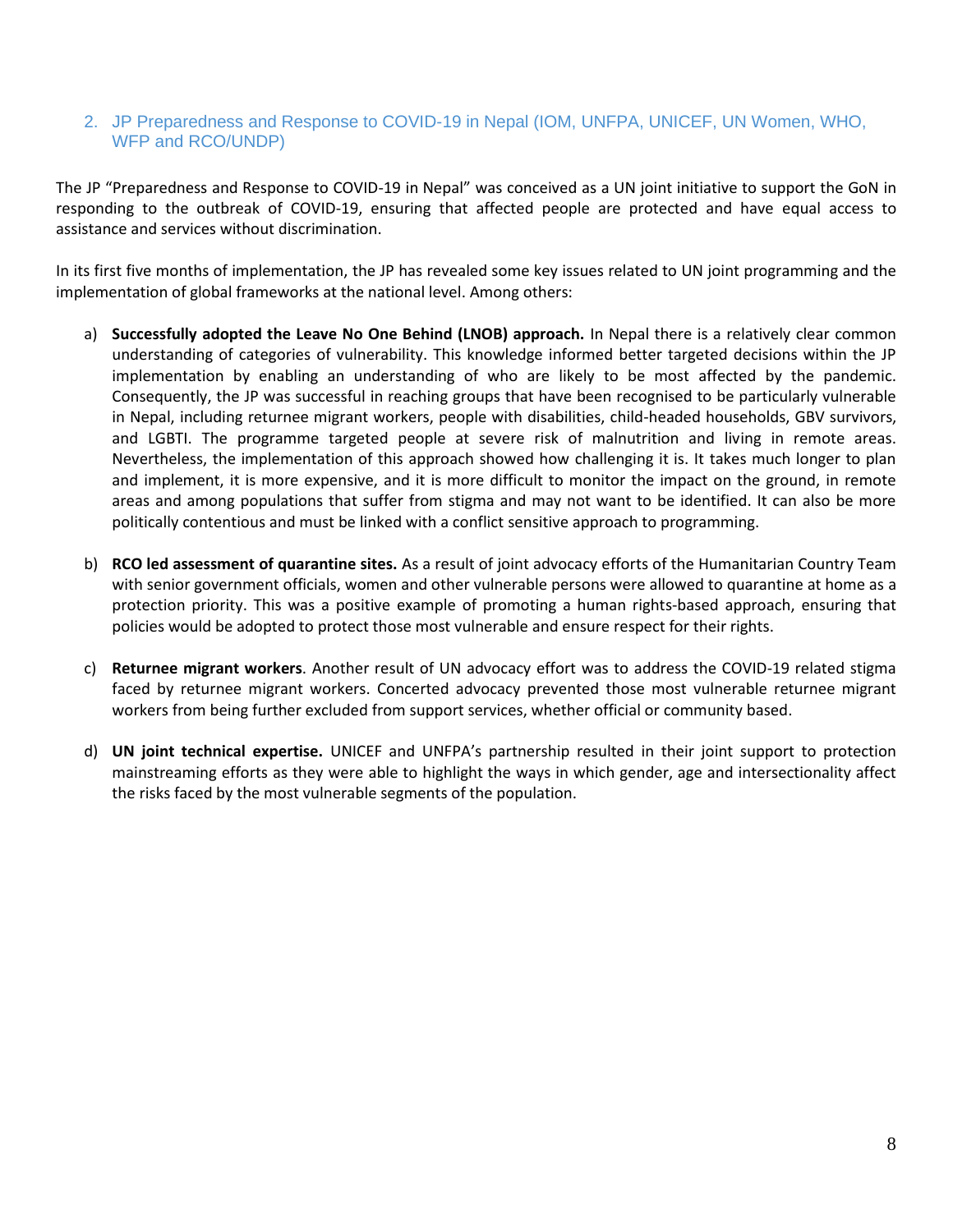# <span id="page-8-0"></span>PART II: FINANCIAL REPORT

## <span id="page-8-1"></span>**DEFINITIONS**

#### **Allocation**

Amount approved by the Steering Committee for a project/programme.

#### **Approved Project/Programme**

A project/programme including budget, etc., that is approved by the Steering Committee for fund allocation purposes.

#### **Contributor Commitment**

Amount(s) committed by a donor to a Fund in a signed Standard Administrative Arrangement with the UNDP Multi-Partner Trust Fund Office (MPTF Office), in its capacity as the Administrative Agent. A commitment may be paid or pending payment.

#### **Contributor Deposit**

Cash deposit received by the MPTF Office for the Fund from a contributor in accordance with a signed Standard Administrative Arrangement.

#### **Delivery Rate**

The percentage of funds that have been utilized, calculated by comparing expenditures reported by a Participating Organization against the 'net funded amount'.

#### **Indirect Support Costs**

A general cost that cannot be directly related to any particular programme or activity of the Participating Organizations. UNDG policy establishes a fixed indirect cost rate of 7% of programmable costs.

#### **Net Funded Amount**

Amount transferred to a Participating Organization less any refunds transferred back to the MPTF Office by a Participating Organization.

#### **Participating Organization**

A UN Organization or other inter-governmental Organization that is an implementing partner in a Fund, as represented by signing a Memorandum of Understanding (MOU) with the MPTF Office for a particular Fund.

#### **Project Expenditure**

The sum of expenses and/or expenditure reported by all Participating Organizations for a Fund irrespective of which basis of accounting each Participating Organization follows for donor reporting.

#### **Project Financial Closure**

A project or programme is considered financially closed when all financial obligations of an operationally completed project or programme have been settled, and no further financial charges may be incurred.

#### **Project Operational Closure**

A project or programme is considered operationally closed when all programmatic activities for which Participating Organization(s) received funding have been completed.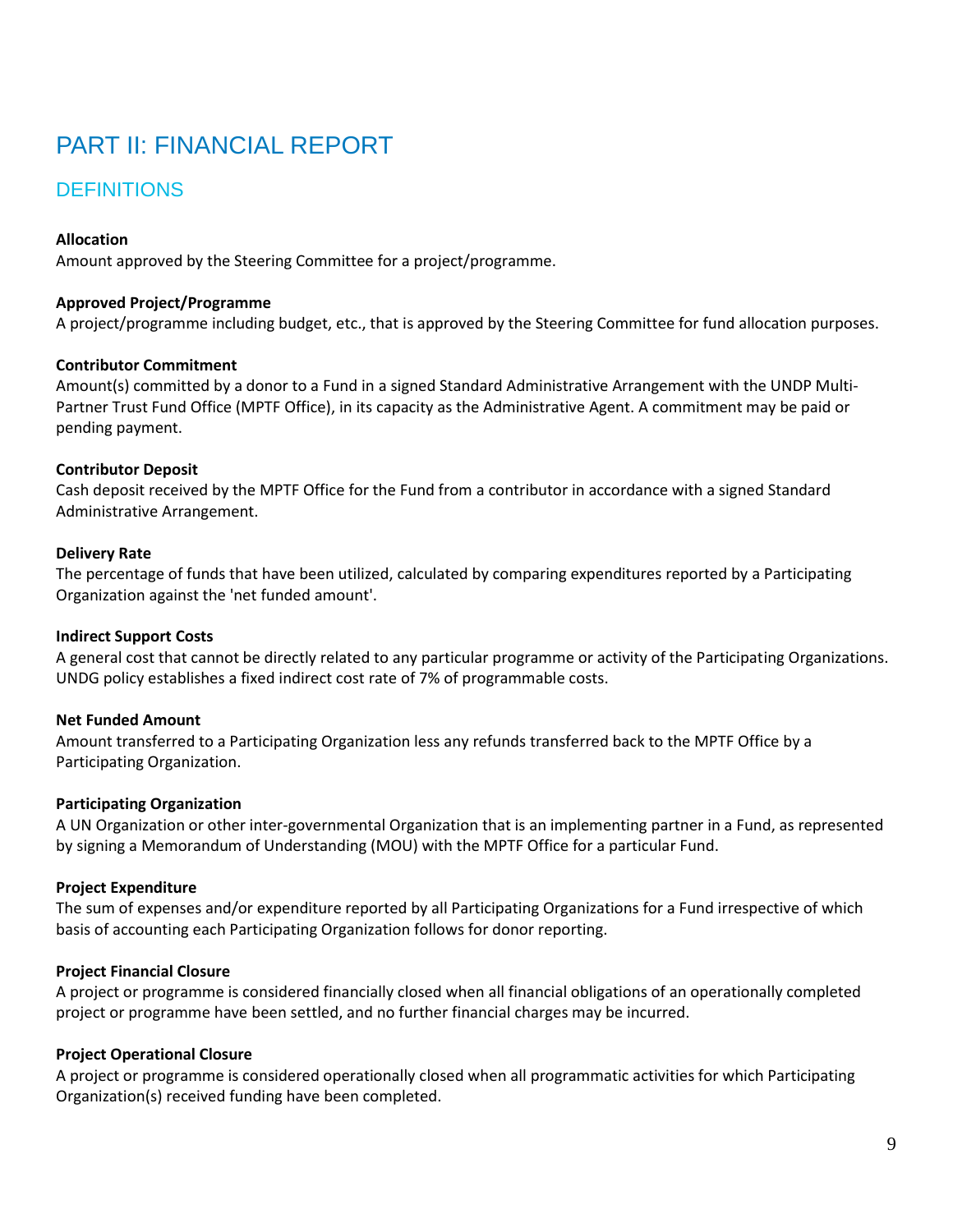#### **Project Start Date**

Date of transfer of first instalment from the MPTF Office to the Participating Organization.

#### **Total Approved Budget**

This represents the cumulative amount of allocations approved by the Steering Committee.

#### **US Dollar Amount**

<span id="page-9-0"></span>The financial data in the report is recorded in US Dollars and due to rounding off of numbers, the totals may not add up.

## INTRODUCTION

This Consolidated Annual Financial Report of the **Nepal Development. Framework MPTF** is prepared by the United Nations Development Programme (UNDP) Multi-Partner Trust Fund Office (MPTF Office) in fulfillment of its obligations as Administrative Agent, as per the terms of Reference (TOR), the Memorandum of Understanding (MOU) signed between the UNDP MPTF Office and the Participating Organizations, and the Standard Administrative Arrangement (SAA) signed with contributors.

The MPTF Office, as Administrative Agent, is responsible for concluding an MOU with Participating Organizations and SAAs with contributors. It receives, administers and manages contributions, and disburses these funds to the Participating Organizations. The Administrative Agent prepares and submits annual consolidated financial reports, as well as regular financial statements, for transmission to contributors.

This consolidated financial report covers the period 1 January to 31 December 2020 and provides financial data on progress made in the implementation of projects of the **Nepal Development. Framework MPTF**. It is posted on the MPTF Office GATEWAY [\(http://mptf.undp.org/factsheet/fund/4NP00\)](http://mptf.undp.org/factsheet/fund/4NP00).

<span id="page-9-1"></span>The financial data in the report is recorded in US Dollars and due to rounding off of numbers, the totals may not add up.

### 2020 FINANCIAL PERFORMANCE

This chapter presents financial data and analysis of the **Nepal Development. Framework MPTF** using the pass-through funding modality as of 31 December 2020. Financial information for this Fund is also available on the MPTF Office GATEWAY, at the following address: [http://mptf.undp.org/factsheet/fund/4NP00.](http://mptf.undp.org/factsheet/fund/4NP00)

#### <span id="page-9-2"></span>1. SOURCES AND USES OF FUNDS

As of 31 December **2020**, 1 contributor deposited **US\$ 6,660,938** in contributions and **US\$ 7,449** was earned in interest. The cumulative source of funds was **US\$ 6,668,38**. Of this amount, **US\$ 4,541,831** has been net funded to 7 Participating Organizations, of which **US\$ 1,282,183** has been reported as expenditure. The Administrative Agent fee has been charged at the approved rate of 1% on deposits and amounts to **US\$ 66,609**. Table 1 provides an overview of the overall sources, uses, and balance of the **Nepal Development. Framework MPTF** as of 31 December 2020.

#### <span id="page-9-3"></span>Table 1. Financial Overview, as of 31 December 2020 (in US Dollars)

|                                                           | Annual 2019 | Annual 2020              | <b>Cumulative</b> |
|-----------------------------------------------------------|-------------|--------------------------|-------------------|
| <b>Sources of Funds</b>                                   |             |                          |                   |
| Contributions from donors                                 | 457,625     | 6,203,313                | 6,660,938         |
| Fund Earned Interest and Investment Income                | 771         | 6.678                    | 7.449             |
| Interest Income received from Participating Organizations |             | $\overline{\phantom{0}}$ |                   |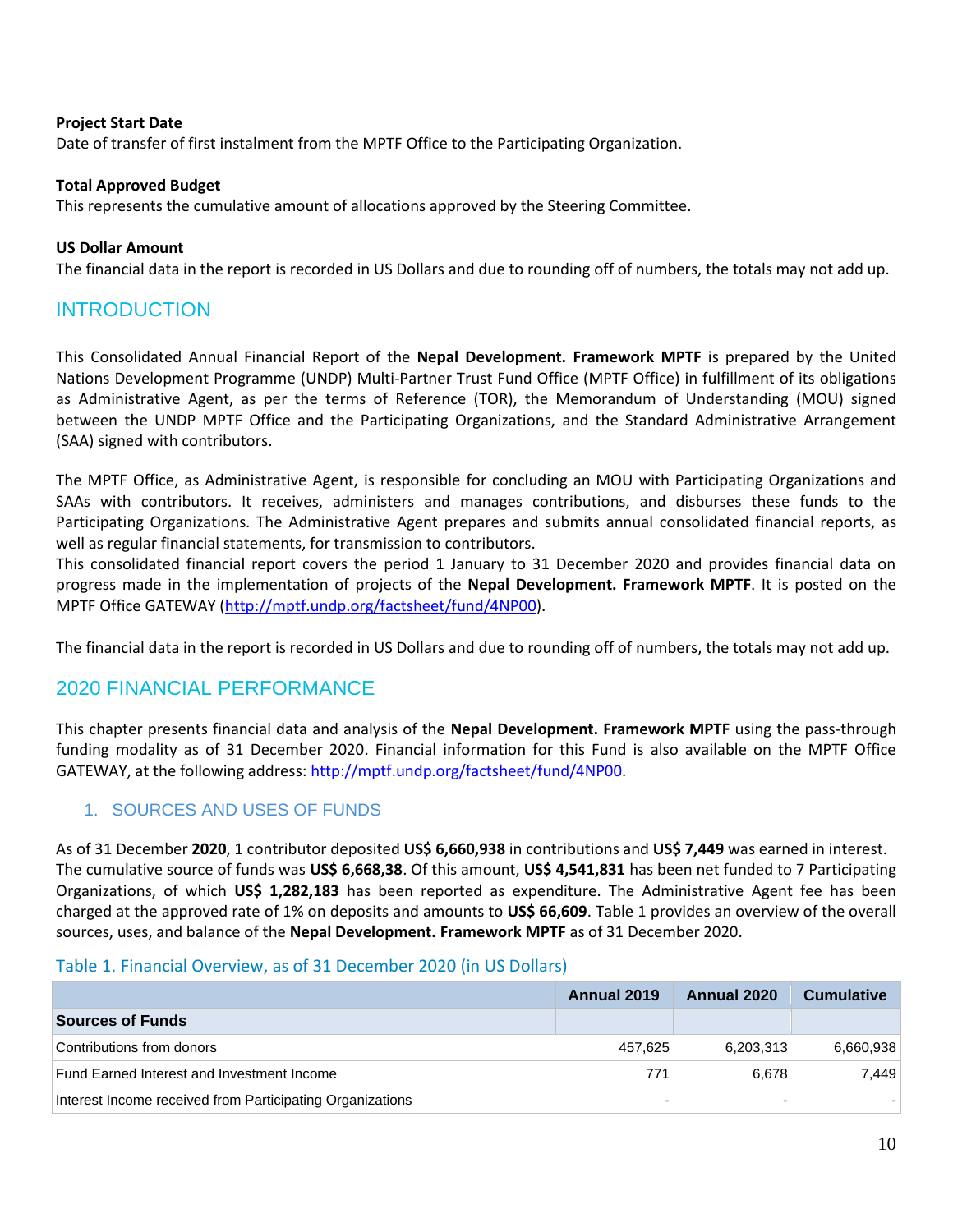| Refunds by Administrative Agent to Contributors                 |          |           |           |
|-----------------------------------------------------------------|----------|-----------|-----------|
| Fund balance transferred to another MDTF                        |          |           |           |
| Other Income                                                    |          |           |           |
| <b>Total: Sources of Funds</b>                                  | 458,396  | 6,209,991 | 6,668,387 |
| Use of Funds                                                    |          |           |           |
| Transfers to Participating Organizations                        |          | 4,541,831 | 4,541,831 |
| Refunds received from Participating Organizations               |          |           |           |
| <b>Net Funded Amount</b>                                        |          | 4,541,831 | 4,541,831 |
| <b>Administrative Agent Fees</b>                                | 4,576    | 62,033    | 66,609    |
| Direct Costs: (Steering Committee, Secretariatetc.)             |          |           |           |
| <b>Bank Charges</b>                                             |          | 7         |           |
| <b>Other Expenditures</b>                                       |          |           |           |
| <b>Total: Uses of Funds</b>                                     | 4,577    | 4,603,872 | 4,608,449 |
| Change in Fund cash balance with Administrative Agent           | 453,819  | 1,606,119 | 2,059,938 |
| Opening Fund balance (1 January)                                | $\Omega$ | 453,819   |           |
| <b>Closing Fund balance (31 December)</b>                       | 453,819  | 2,059,938 | 2,059,938 |
| Net Funded Amount (Includes Direct Cost)                        |          | 4,541,831 | 4,541,831 |
| Participating Organizations' Expenditure (Includes Direct Cost) |          | 1,282,183 | 1,282,183 |
| <b>Balance of Funds with Participating Organizations</b>        |          |           | 3,259,648 |

## <span id="page-10-0"></span>2. PARTNER CONTRIBUTIONS

Table 2 provides information on cumulative contributions received from all contributors to this Fund as of 31 December **2020**. The **Nepal Devt. Framework MPTF** is currently being financed by 1 contributor, as listed in the table below.

The Nepal Devt. Framework MPTF is currently being financed by 1 contributor, as listed in the table below. The table below includes commitments made up to 31 December **2020** through signed Standard Administrative Agreements, and deposits made through **2020**. It does not include commitments that were made to the fund beyond **2020**.

#### <span id="page-10-2"></span>Table 2. Contributors' Commitments and Deposits, as of 31 December 2020 (in US Dollars)

| <b>Contributors</b> | <b>Total</b><br><b>Commitments</b> | <b>Prior Years</b><br>as of 31-Dec-2019<br><b>Deposits</b> | <b>Current Year</b><br>Jan-Dec-2020<br><b>Deposits</b> | Total<br><b>Deposits</b> |
|---------------------|------------------------------------|------------------------------------------------------------|--------------------------------------------------------|--------------------------|
| <b>FCDO</b>         | 6,844,029                          | 457,625                                                    | 6,203,313                                              | 6,660,938                |
| <b>Grand Total</b>  | 6,844,029                          | 457,625                                                    | 6,203,313                                              | 6,660,938                |

#### <span id="page-10-1"></span>3. INTEREST EARNED

Interest income is earned in two ways: 1) on the balance of funds held by the Administrative Agent (Fund earned interest), and 2) on the balance of funds held by the Participating Organizations (Agency earned interest) where their Financial Regulations and Rules allow return of interest to the AA.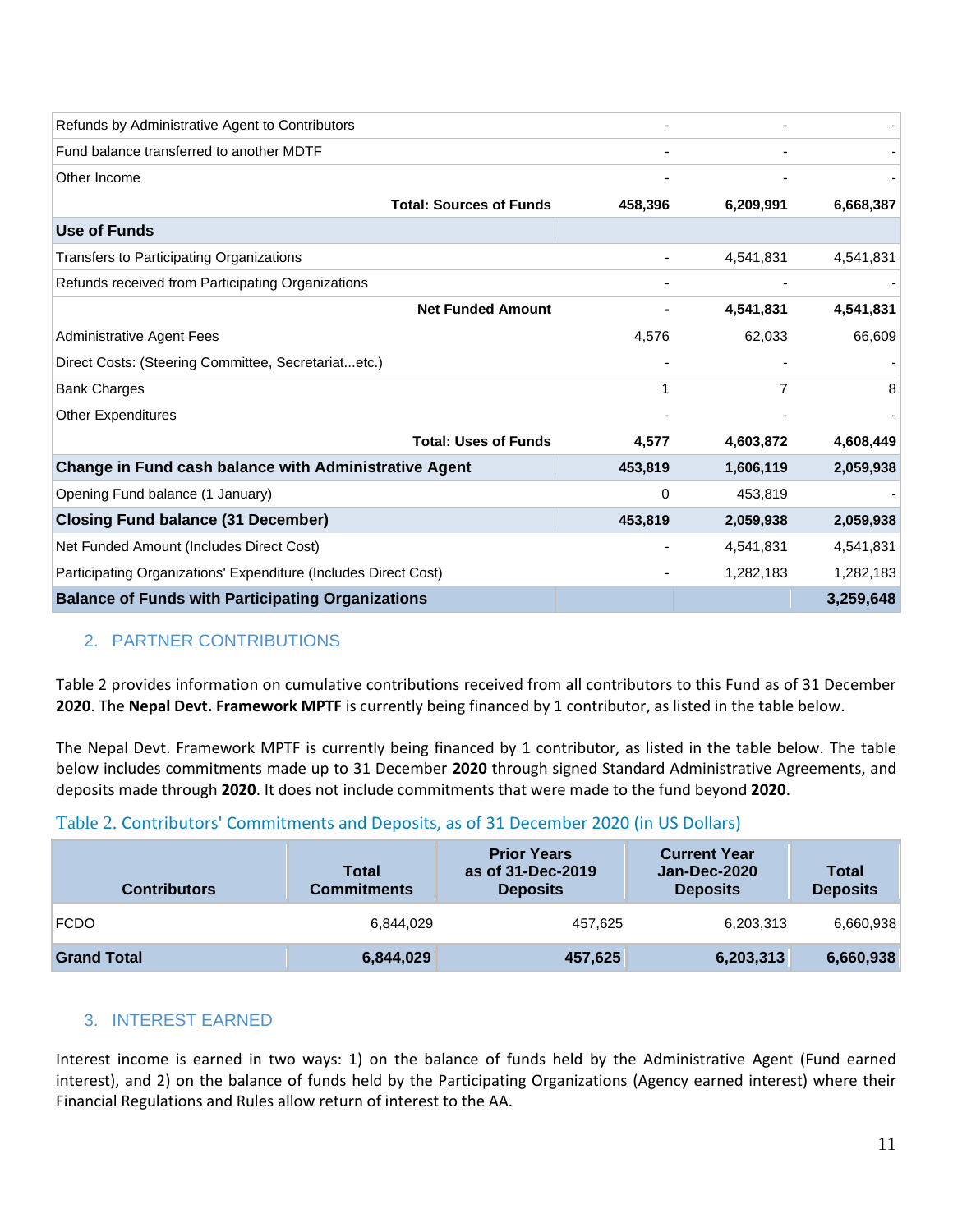As of 31 December **2020**, Fund earned interest amounts to **US\$ 7,449**. Details are provided in the table below.

#### <span id="page-11-1"></span>Table 3. Sources of Interest and Investment Income, as of 31 December 2020 (in US Dollars)

| <b>Interest Earned</b>                     | <b>Prior Years</b><br>as of 31-Dec-2019 | <b>Current Year</b><br>Jan-Dec-2020 | <b>Total</b> |
|--------------------------------------------|-----------------------------------------|-------------------------------------|--------------|
| <b>Administrative Agent</b>                |                                         |                                     |              |
| Fund Earned Interest and Investment Income | 771                                     | 6.678                               | 7,449        |
| <b>Total: Fund Earned Interest</b>         | 771                                     | 6.678                               | 7.449        |
| <b>Grand Total</b>                         | 771                                     | 6,678                               | 7.449        |

#### <span id="page-11-0"></span>4. TRANSFER OF FUNDS

Allocations to Participating Organizations are approved by the Steering Committee and disbursed by the Administrative Agent. As of 31 December **2020**, the AA has transferred **US\$ 4,541,831** to **7** Participating Organizations (see list below).

#### 4.1. Transfer by participating organization

Table 4 provides additional information on the refunds received by the MPTF Office, and the net funded amount for each of the Participating Organizations.

<span id="page-11-2"></span>Table 4. Transfer, Refund, and Net Funded Amount by Participating Organization, as of 31 December 2020 (in US Dollars)

| <b>Participating</b>                                                                                |  | Prior Years as of 31-Dec-2019 |           | <b>Current Year Jan-Dec-2020</b> |           | <b>Total</b> |           |
|-----------------------------------------------------------------------------------------------------|--|-------------------------------|-----------|----------------------------------|-----------|--------------|-----------|
| Organization Transfers Refunds Net Funded Transfers Refunds Net Funded Transfers Refunds Net Funded |  |                               |           |                                  |           |              |           |
| <b>IOM</b>                                                                                          |  |                               | 247,500   | 247.500                          | 247.500   |              | 247,500   |
| <b>UNDP</b>                                                                                         |  |                               | 105,879   | 105,879                          | 105,879   |              | 105,879   |
| <b>UNFPA</b>                                                                                        |  |                               | 297,000   | 297,000                          | 297,000   |              | 297,000   |
| <b>UNICEF</b>                                                                                       |  |                               | 1,291,884 | 1,291,884                        | 1,291,884 |              | 1,291,884 |
| <b>UNWOMEN</b>                                                                                      |  |                               | 314,444   | 314,444                          | 314,444   |              | 314,444   |
| <b>WFP</b>                                                                                          |  |                               | 1,290,898 | 1,290,898                        | 1,290,898 |              | 1,290,898 |
| <b>WHO</b>                                                                                          |  |                               | 994,226   | 994.226                          | 994,226   |              | 994,226   |
| <b>Grand Total</b>                                                                                  |  |                               | 4,541,831 | 4.541.831                        | 4.541.831 |              | 4,541,831 |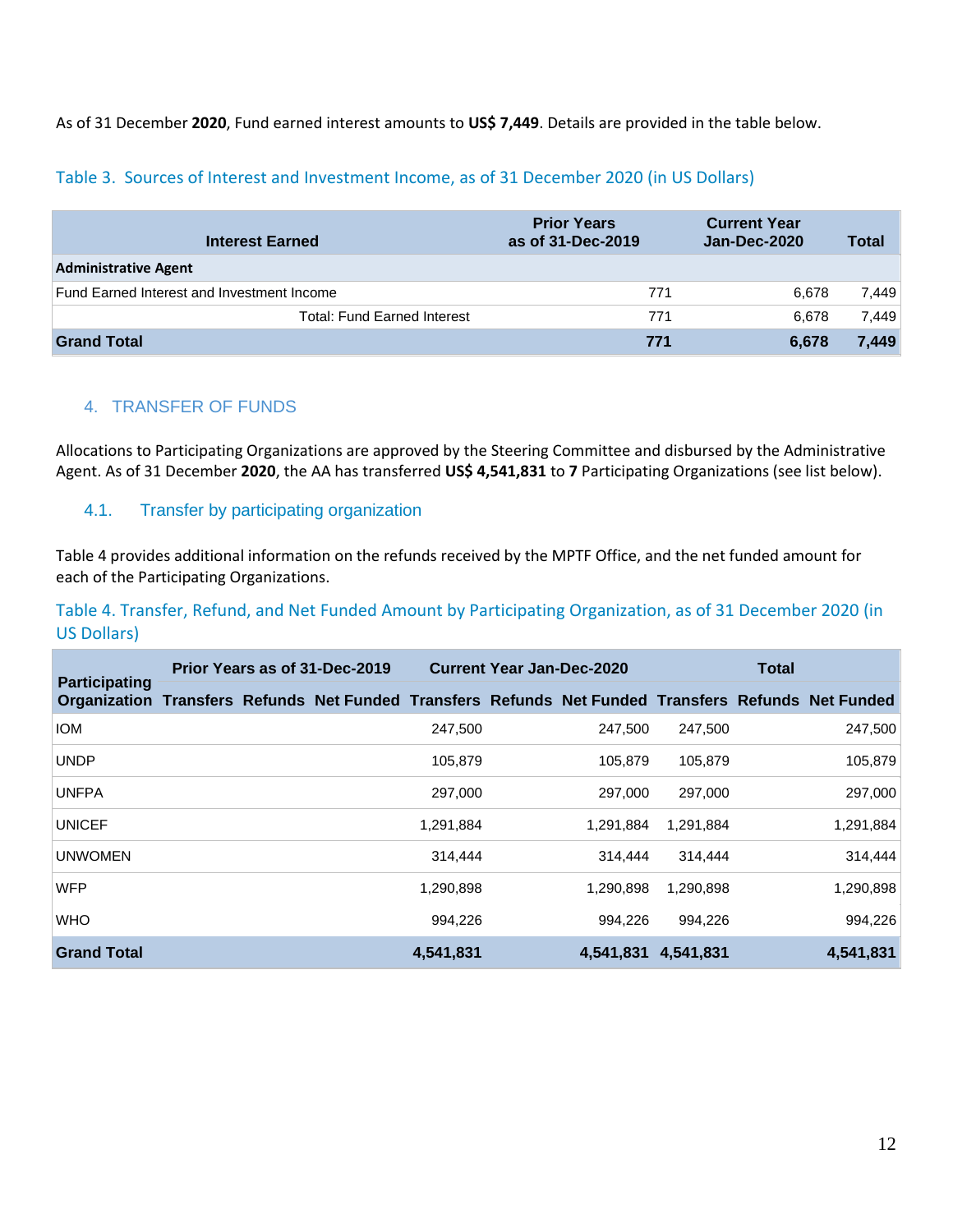

<span id="page-12-2"></span>Figure 1. Transfers amount by Participating Organization for the period of 1 January to 31 December 2020

## <span id="page-12-0"></span>5. EXPENDITURE AND FINANCIAL DELIVERY RATES

All final expenditures reported for the year **2020** were submitted by the Headquarters of the Participating Organizations. These were consolidated by the MPTF Office. Project expenditures are incurred and monitored by each Participating Organization and are reported as per the agreed upon categories for inter-agency harmonized reporting. The reported expenditures were submitted via the MPTF Office's online expenditure reporting tool. The **2020** expenditure data has been posted on the MPTF Office GATEWAY a[t http://mptf.undp.org/factsheet/fund/4NP00.](http://mptf.undp.org/factsheet/fund/4NP00)

### 5.1. Expenditure reported by participating organization

In **2020**, US\$ **4,541,831** was net funded to Participating Organizations, and US\$ **1,282,183** was reported in expenditure. As shown in table below, the cumulative net funded amount is US\$ **4,541,831** and cumulative expenditures reported by the Participating Organizations amount to US\$ **1,282,183**. This equates to an overall Fund expenditure delivery rate of **28** percent.

#### <span id="page-12-1"></span>Table 5. Net Funded Amount, Reported Expenditure, and Financial Delivery by Participating Organization, as of 31 December 2020 (in US Dollars)

|                                             |                           |                             | <b>Expenditure</b>                      |                                     |                   |                              |
|---------------------------------------------|---------------------------|-----------------------------|-----------------------------------------|-------------------------------------|-------------------|------------------------------|
| <b>Participating</b><br><b>Organization</b> | <b>Approved</b><br>Amount | <b>Net Funded</b><br>Amount | <b>Prior Years</b><br>as of 31-Dec-2019 | <b>Current Year</b><br>Jan-Dec-2020 | <b>Cumulative</b> | <b>Delivery Rate</b><br>$\%$ |
| <b>IOM</b>                                  | 247.500                   | 247.500                     |                                         | 46.149                              | 46.149            | 18.65                        |
| <b>UNDP</b>                                 | 105.879                   | 105.879                     |                                         | 83.486                              | 83.486            | 78.85                        |
| <b>UNFPA</b>                                | 297,000                   | 297.000                     |                                         | 62.217                              | 62.217            | 20.95                        |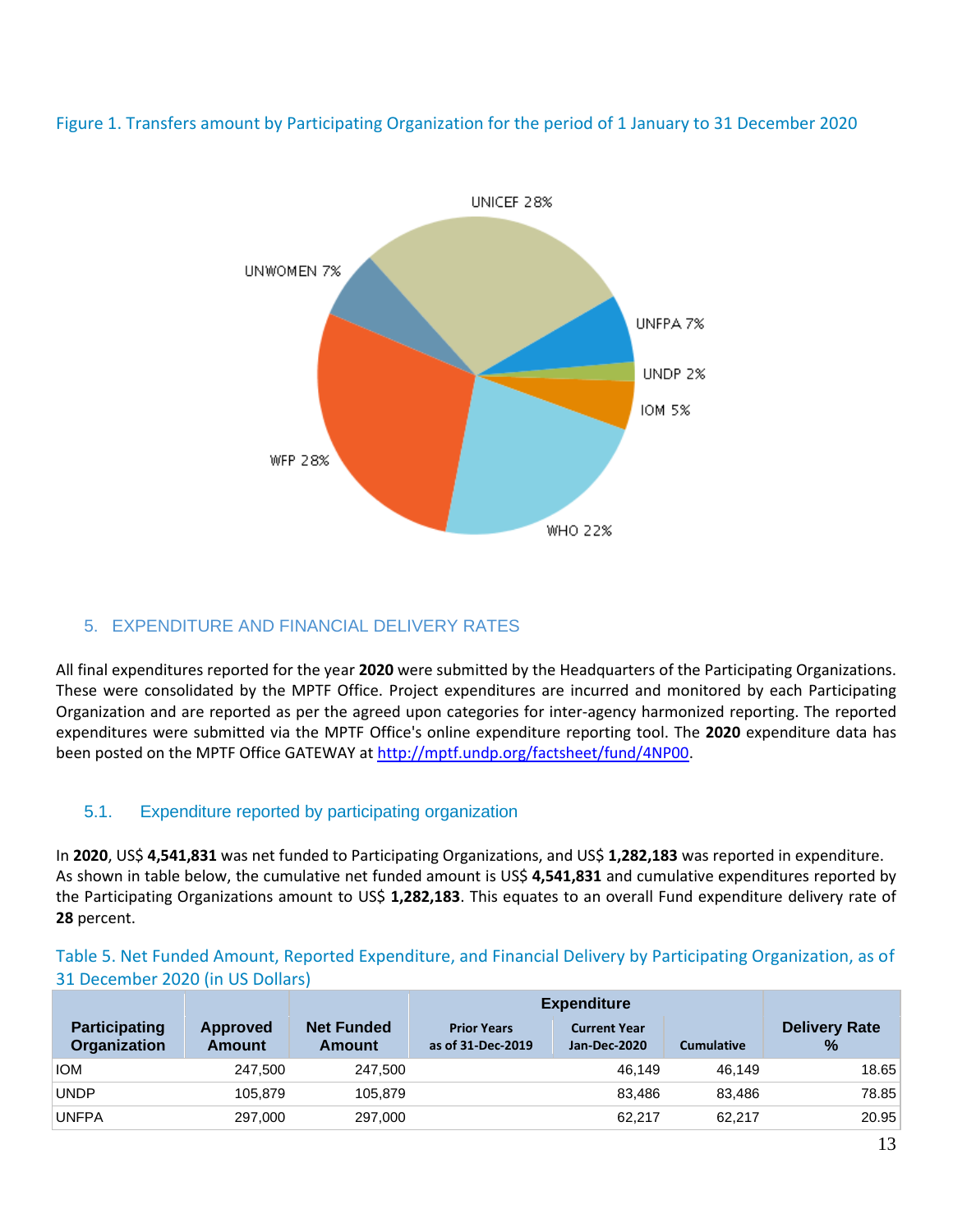| <b>UNICEF</b>      | 1,291,884 | 1,291,884 | 441.361   | 441.361   | 34.16 |
|--------------------|-----------|-----------|-----------|-----------|-------|
| <b>UNWOMEN</b>     | 314,444   | 314,444   | 164.737   | 164.737   | 52.39 |
| <b>WFP</b>         | 1,290,898 | 1,290,898 | 386.841   | 386.841   | 29.97 |
| <b>WHO</b>         | 994.226   | 994.226   | 97,393    | 97.393    | 9.80  |
| <b>Grand Total</b> | 4,541,831 | 4,541,831 | 1,282,183 | 1,282,183 | 28.23 |

#### 5.2. Expenditure by project

Table 6 displays the net funded amounts, expenditures reported and the financial delivery rates by Participating Organization.

#### <span id="page-13-0"></span>Table 6. Expenditure by Project within Window, as of 31 December 2020 (in US Dollars)

| <b>Window / Project No. and Project Title</b>   | <b>Participating</b><br><b>Organization</b> | <b>Project</b><br><b>Status</b> | <b>Total</b><br><b>Approved</b><br>Amount | <b>Net</b><br><b>Funded</b><br>Amount | <b>Total</b><br><b>Expenditure</b> | <b>Delivery</b><br>Rate<br>% |
|-------------------------------------------------|---------------------------------------------|---------------------------------|-------------------------------------------|---------------------------------------|------------------------------------|------------------------------|
| <b>Disaster Risk Reduction</b>                  |                                             |                                 |                                           |                                       |                                    |                              |
| 00120809 Enhancing the quality of prepa         | <b>UNICEF</b>                               | On Going                        | 338,971                                   | 338,971                               | 142,830                            | 42.14                        |
| 00120809<br>Enhancing the quality of prepa      | <b>UNWOMEN</b>                              | On Going                        | 102,686                                   | 102,686                               | 69,931                             | 68.10                        |
| Enhancing the quality of prepa<br>00120809      | <b>WFP</b>                                  | On Going                        | 337,985                                   | 337,985                               | 13,243                             | 3.92                         |
| 00120809 Enhancing the quality of prepa         | <b>WHO</b>                                  | On Going                        | 103,226                                   | 103,226                               | 37,612                             | 36.44                        |
| 00123390 Preparedness and Response to C IOM     |                                             | On Going                        | 247,500                                   | 247,500                               | 46,149                             | 18.65                        |
| 00123390 Preparedness and Response to C UNDP    |                                             | On Going                        | 105,879                                   | 105,879                               | 83,486                             | 78.85                        |
| 00123390 Preparedness and Response to C UNFPA   |                                             | On Going                        | 297,000                                   | 297,000                               | 62,217                             | 20.95                        |
| 00123390 Preparedness and Response to C UNICEF  |                                             | On Going                        | 952,913                                   | 952,913                               | 298,531                            | 31.33                        |
| 00123390 Preparedness and Response to C UNWOMEN |                                             | On Going                        | 211,758                                   | 211,758                               | 94,806                             | 44.77                        |
| 00123390 Preparedness and Response to C WFP     |                                             | On Going                        | 952,913                                   | 952,913                               | 373,598                            | 39.21                        |
| 00123390 Preparedness and Response to C WHO     |                                             | On Going                        | 891,000                                   | 891,000                               | 59,781                             | 6.71                         |
| <b>Disaster Risk Reduction: Total</b>           |                                             |                                 | 4,541,831                                 | 4.541.831                             | 1,282,183                          | 28.23                        |
|                                                 |                                             |                                 |                                           |                                       |                                    |                              |
| <b>Grand Total</b>                              |                                             |                                 | 4,541,831                                 | 4,541,831                             | 1,282,183                          | 28.23                        |

#### 5.3. Expenditure reported by category

Project expenditures are incurred and monitored by each Participating Organization and are reported as per the agreed categories for inter-agency harmonized reporting. See table below.

#### **2012 CEB Expense Categories**

- 1. Staff and personnel costs
- 2. Supplies, commodities, and materials
- 3. Equipment, vehicles, furniture, and depreciation
- 4. Contractual services
- 5. Travel
- 6. Transfers and grants
- 7. General operating expenses
- 8. Indirect costs